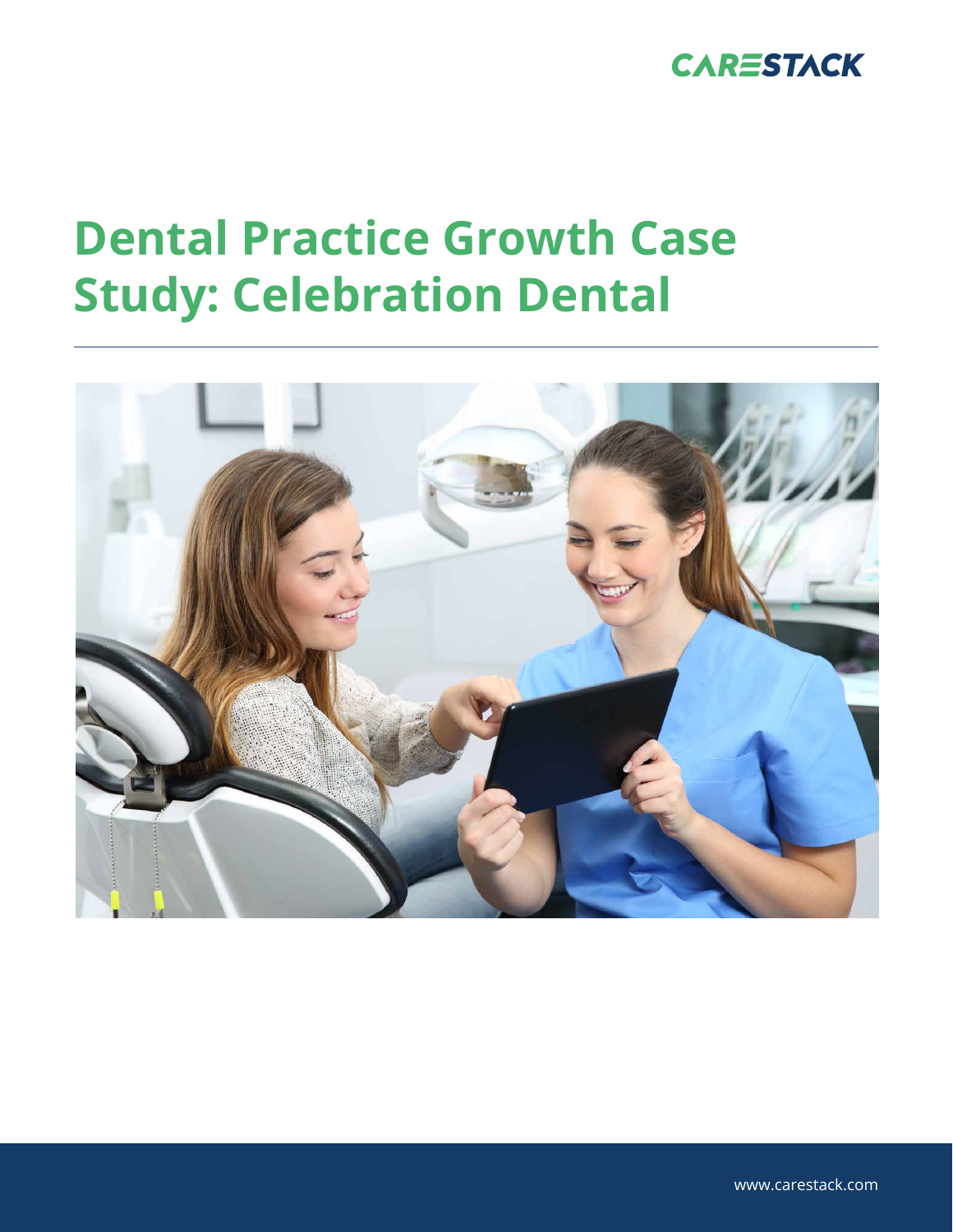

# **Dental Practice Growth Case Study: Celebration Dental**

Celebration Dental is on a mission to provide high quality dentistry to patients in and around Central Florida. Their motto is to have clear communication with patients regarding treatment, finances, and education. Unfortunately, the practice's practice management software was severely hindering its success in these areas :

## **Struggling with an outdated practice management system**

The existing practice management system used in Celebration Dental could no longer keep up with the needs of the growing dental enterprise. The lack of control, visibility and integration was clearly impacting the financial success of the practice and motivated the team to look for a change.

#### **Inefficient patient engagement**

The old system did not integrate well with patient engagement solutions, resulting in loss of production from mismanaged scheduling and lost opportunities in recall.

### **Lack of financial control**

Bottom line was less predictable and managing cash flow was nearly impossible. System errors often resulted in late disbursements, making it difficult to keep up with payroll.

#### **Low staff productivity**

Employees working in the areas that receive or process patients were feeling exhausted and over worked. This was affecting their attention to patients. Employees also reported disappointment with the existing systems that were significantly less functional than their handheld mobile phones.

### **Decline in patient satisfaction**

Though most of the patients accepted the older processes, the occurrence of issues was high. Errors in eligibility checks, payment processing, and even scheduling led to negative encounters. And the team had to try a lot harder to manage their reputation.



"It is quite exciting to work with CareStack. Everyone in our practice has also started looking forward to positive change. Without such an active relationship, we may not have been able to leverage all these functions so well. The team you are working with really matters,"

**– Linda, Office Manager**